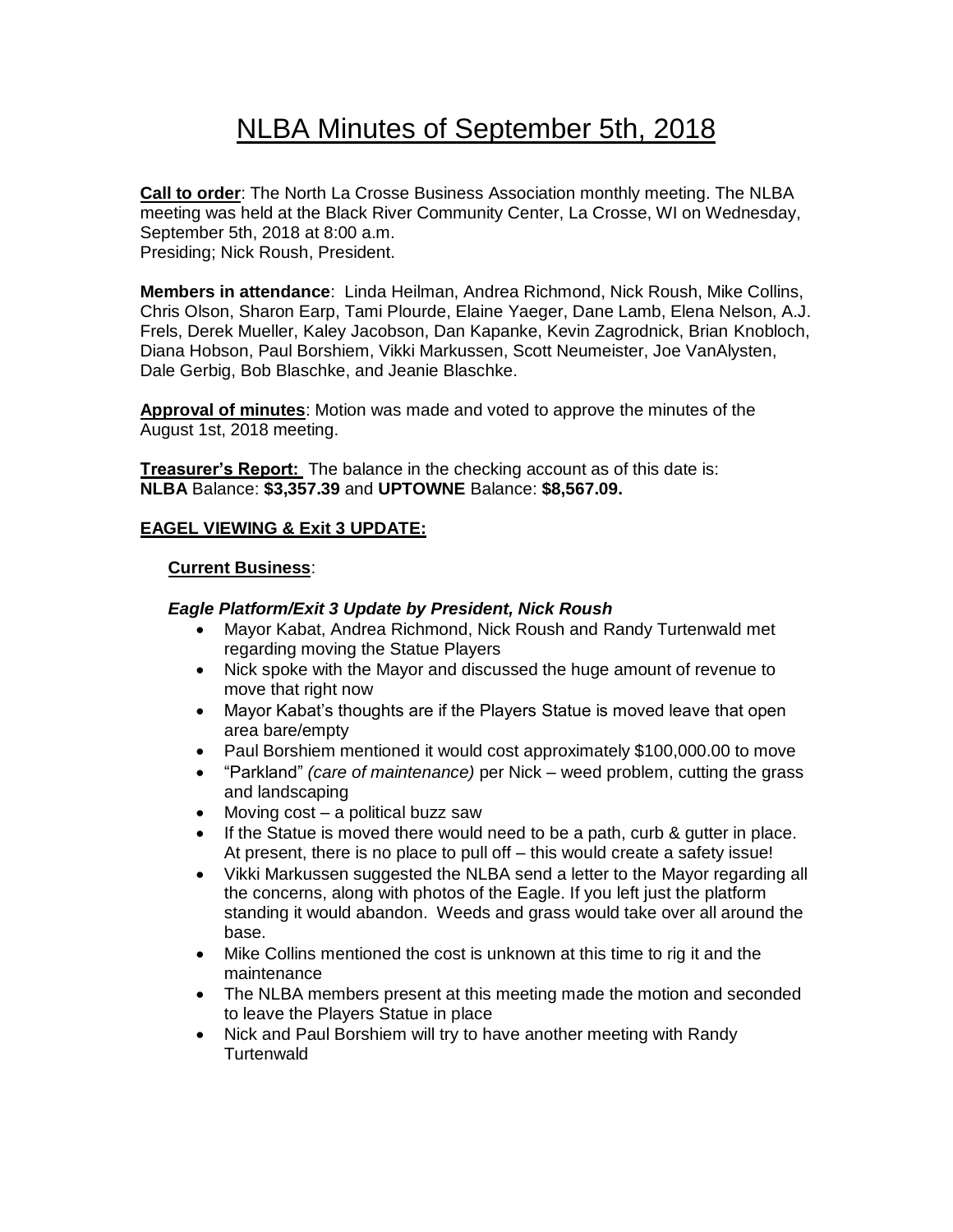# **NLBA Board Meeting Work Groups: Moving Forward**

- Kaley Jacboson, VP, mentioned she will be moving forward with breakout groups, meeting date schedules (Dates, times and location)
- Kaley mentioned she could use more help in the work groups (volunteers)

# **Torchlight Parade:**

- Light the Night event Events and Marketing group with work on this
- The group will connect with Karla Doolittle as she was a judge at last year's event
- The thought of NLBA having a float in the parade in 2019 was mentioned

# **Pancake Breakfast: Sunday, September 30**

- Location: Copeland Park
- Time frame: 7:30 a.m. 11:00a.m.
- Paul Borshiem mentioned he could use more NLBA members to volunteer and walk around (visit) with the people.
- If you need more tickets, please let us know

# **Chamber of Commerce: Vicki Markussen – (Angela Seeger on behalf of Vicki)**

- The Chamber's 150<sup>th</sup> year celebration is November 1st (Dahl Auto/Guest Speaker
- Oktoberfest in the Capital is October 10th in Madison
- The Chamber supports the wheel tax
- Discussion on the Liquor License issues Vikki hopes to have a meeting with the City Clerk and Council Members as well as the Tavern League

# **Andrea Richmond: Council Member**

- The Native grass area needs clean up
- City Inspections-working on lighting at American Best Value Inn
- Lighting will be put up on Mulberry Lane
- Planting stages on track in the Eagle Viewing area
- Budget time is arriving deciding on dollars to spend on maintenance

# **Scott Neumeiter: Council Member (discussions on)**

- Lighting
- Wheel Tax
- The Indian in Riverside Park
- "Let your voice be heard"

# **Explore La Crosse: at explorelacrosse.com (A.J. Frels)**

- In conjunction with the Wisconsin Department of Tourism, we brought in 18 "travel writers" (Geiger Tours) to our area in August
- Jeremiah and Ben went to Eau Claire to meet with the facilitator of Beep Baseball. Ben booked this event while working at Visit Eau Claire. The two of them discussed the fields we have in La Crosse County and how we can accommodate the tournament better in our area. This national tournament brings in as much as 24 teams that last for one week.